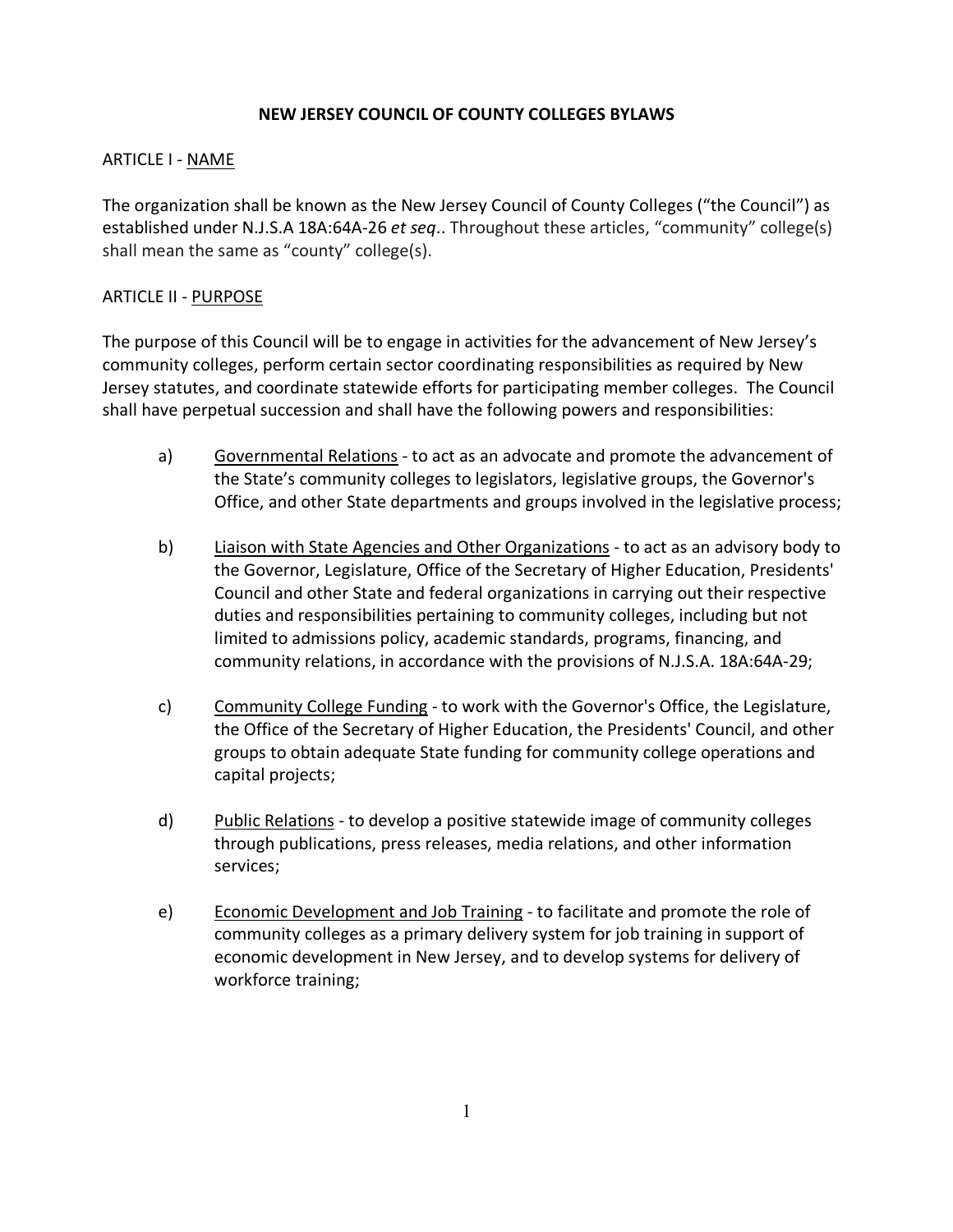f) Research - to offer services and act as a resource and information center for community colleges, and to conduct research and data gathering projects as needed;

g) Education - to conduct orientation programs for members of the Council and educational programs for trustees and administrators of community colleges;

- h) New Programs to coordinate the sharing of information about program proposals by community colleges for new associate degrees and certificates;
- i) State Budget Requests to submit to the State Treasurer annual budget requests for State support of community colleges, in accordance with the provisions of N.J.S.A18A:64A-22;
- j) State Funding Formula to recommend to the State Treasurer a formula for the allocation among the community colleges of annual appropriations made by the State to support community colleges, in accordance with the provisions of N.J.S.A. 18A:64A-22;
- k) Capital Funding Allocations to recommend to the State Treasurer the allocation among the community colleges of capital funding provided by the State to support community colleges, in accordance with the provisions of N.J.S.A. 18A:64A-22;
- l) Course Review to recommend to the State Treasurer the eligibility of credit courses for State funding purposes;
- m) to maintain an office at such place or places in the State as it may designate;
- n) to sue and be sued in its own name;
- o) to acquire, hold, and dispose of real and personal property in the exercise of its power;
- p) to employ an Executive Director of the Council and to fix the terms and conditions of the employment of the Executive Director. The Executive Director shall also be appointed as President of the Council. The Executive Director/President shall serve at the pleasure of the Council.
- q) to promote diversity of development among community colleges in ways that will be responsive to the particular needs of the particular counties, and the State's diverse population and regions;
- r) to make appointments that are representative of community colleges;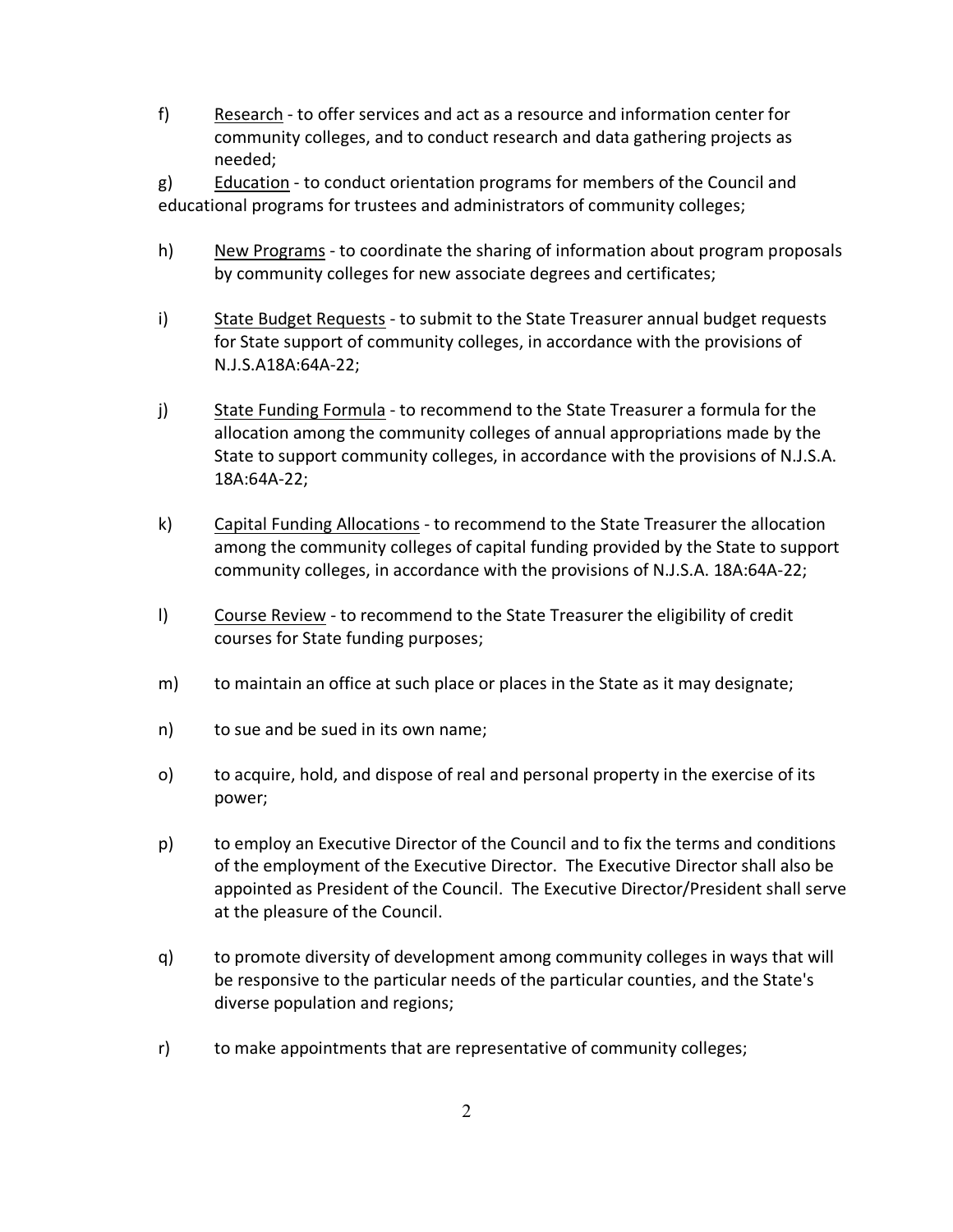- s) to approve an annual Council operating budget;
- t) to take all actions consonant with and authorized by the provisions of N.J.S.A18A:64A-25 *et seq.*; and
- u) to adopt, amend, and repeal bylaws or policies for the governance of the Council and its staff as necessary to carry out the foregoing purposes.

#### ARTICLE III - MEMBERSHIP

#### Section 1. Statutory Membership

The Council shall consist of the Presidents and Chairs of the boards of New Jersey's community colleges. A trustee board Chair may designate another member of their board as an alternate to attend and to vote at Council meetings in the Chair's absence. The person designated to attend and vote at a meeting of the Council as the alternate for the Chair of a member college board of trustees shall be recorded in the minutes of the meeting.

## Section 2. Council Member Expense Reimbursement

Members shall serve without compensation but shall be entitled to reimbursement for all reasonable and necessary expenses incurred in order to carry out duties assigned by the Council. Travel expenses to attend meetings of the Council or meetings of Council committees shall not be reimbursable by the Council.

#### Section 3. Quorum

A simple majority of the voting members of the Council, including those participating by telephone conference call, shall constitute a quorum for the transaction of business. If the voting members present or participating by telephone conference do not constitute a quorum, the Council members present at any meeting shall adjourn any meeting from to time to time until such a quorum shall be present.

## Section 4. Voting Membership

In the deliberations of the Council, each community college shall have two (2) votes, one (1) for the President and one (1) for the college's trustee representative on the Council. All questions coming before the Council shall be determined and decided by a majority vote of those voting members present at, or participating by telephone conference in, the meeting, unless otherwise stipulated in these bylaws. Abstentions shall not be counted as a vote, and abstentions shall be recorded as "not voting." On a tie vote, the motion fails.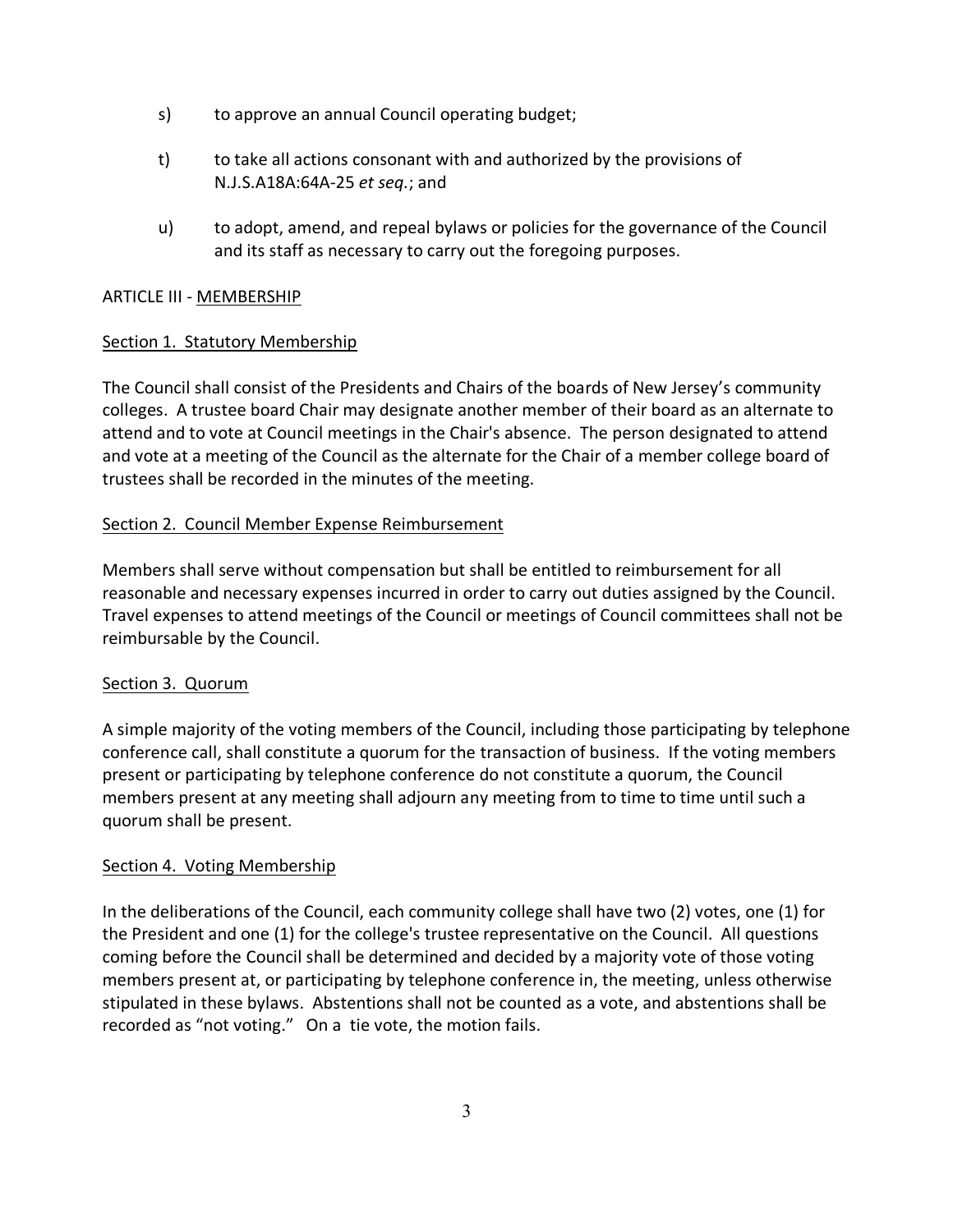#### ARTICLE IV - OFFICERS

#### Section 1. Nomination and Election

In September of each year, the Council Chair shall appoint a nominating committee consisting of three (3) trustee members not currently serving as Officers of the Council. The nominating committee shall select nominees from among the trustee members of the Council for the offices of Chair and Vice Chair and two trustees for the position of At-Large Members of the Executive Committee. The Outgoing Chair may continue to serve for one year as Immediate Past Chair, as one of the At-Large Members. The names of the nominees for these offices and positions shall be presented to the full Council for election at the annual reorganization meeting. Additional nominations may be made from the floor by the membership. Election shall be by a majority of members present and voting. The community college presidents shall elect nominees from among the presidents for the offices of Secretary and Treasurer and one president for the position of At-Large Member of the Executive Committee. The nominees for these offices shall be presented to the full Council for election at the annual reorganization meeting.

#### Section 2. Terms

The Chair, Vice Chair, Secretary and Treasurer shall be elected for one (1) year terms. No officer shall be eligible to serve more than three (3) consecutive terms in the same office. The officers shall take office at the annual reorganization meeting and shall serve until their successors are elected and installed. Vacancies shall be filled by membership vote for the balance of the unexpired terms.

#### Section 3. Removal

Any officer may, upon two (2) weeks notice, be removed from office by a majority of the voting membership, whenever the Council determines that removal is in the best interest of the Council.

#### ARTICLE V - DUTIES OF OFFICERS

## Section 1. Chair

The Chair shall be a trustee and shall, when present, preside at all meetings of the Council and discharge the duties that ordinarily pertain to that office. The Chair shall be a member of all committees. The Chair shall sign and execute all reports, documents, or contracts authorized by the Council when applicable law or documents require execution by the Chair for and on behalf of the Council. Unless otherwise provided in these bylaws, or otherwise determined by the Council, the Chair shall appoint the Chairs and Vice Chairs of all standing committees described in these bylaws and such other special, ad hoc, or advisory committees as may be necessary to carry out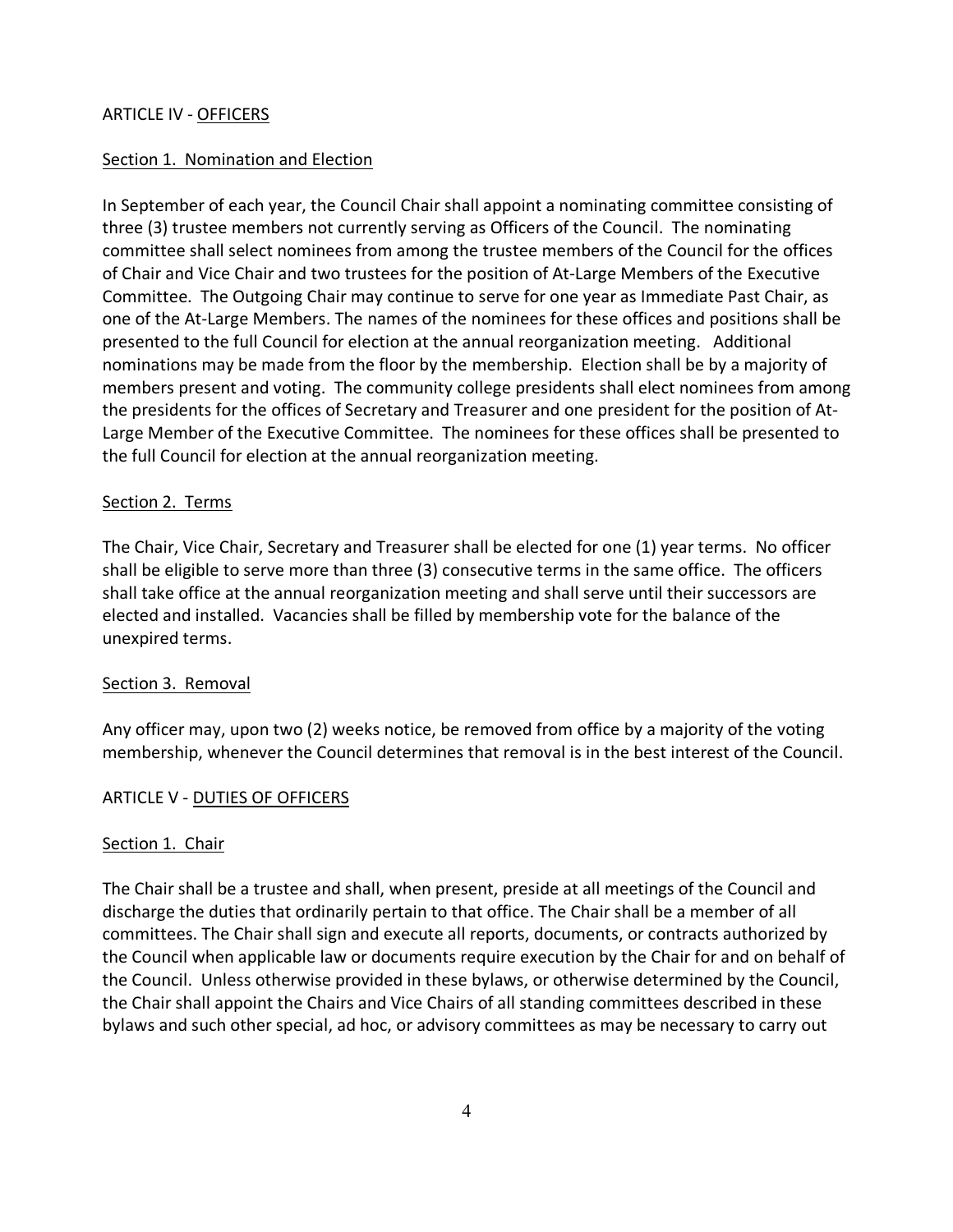the objectives of the organization. The Chair will approve committee members, recommended by the Executive Director/President.

# Section 2. Vice Chair

The Vice Chair shall be a trustee and shall president over the meetings of the Council in the absence of the Chair. If neither of the above is present, the Immediate Past Chair shall preside. In the event that the Chair is incapacitated or unavailable, the Vice Chair shall be Acting Chair until the Chair resumes the office and shall discharge the duties of the Chair. The Vice Chair shall exercise such other powers and duties as may be delegated by the Chair.

# Section 3. Secretary

The Secretary shall be a president and cause to be recorded all votes and minutes of all Council proceedings. The Secretary shall be a member of all committees. The Secretary shall give or cause to be given notice of all meetings of the Council, and shall attest to the execution of documents requiring the attestation of the Secretary to the signature and authority of another officer.

# Section 4. Treasurer

The Treasurer shall be a president and have general supervision over the care and custody of all funds and securities of the Council. The Treasurer shall cause all funds or securities of the Council to be deposited and held in the name of the Council in banks or other institutions as the Council may from time to time designate. The Treasurer shall see that necessary and appropriate internal accounting and financial reporting systems are implemented in accordance with applicable laws and generally accepted accounting principles. The Treasurer shall cause annual financial and audit reports to be rendered to the Council and any other financial reports as the Council may be required to render by law or by rules and regulations.

# Section 5. Executive Director/President

The Executive Director/President shall be the chief executive officer of the Council. The Executive Director/President shall be responsible for the administration of all Council activities and shall promote the educational quality of community colleges in conjunction with the community college presidents. The Executive Director/President shall represent the Council before administrative and legislative bodies. Within the funding authorized in the operational budget adopted by the Council, the Executive Director/President shall employ and supervise the staff required to conduct the activities of the Council, including the authority to discharge or discipline staff. The Executive Director/President shall nominate Supervisory Staff and recommend the compensation and terms of employment of Supervisory Staff for approval by the Executive Committee.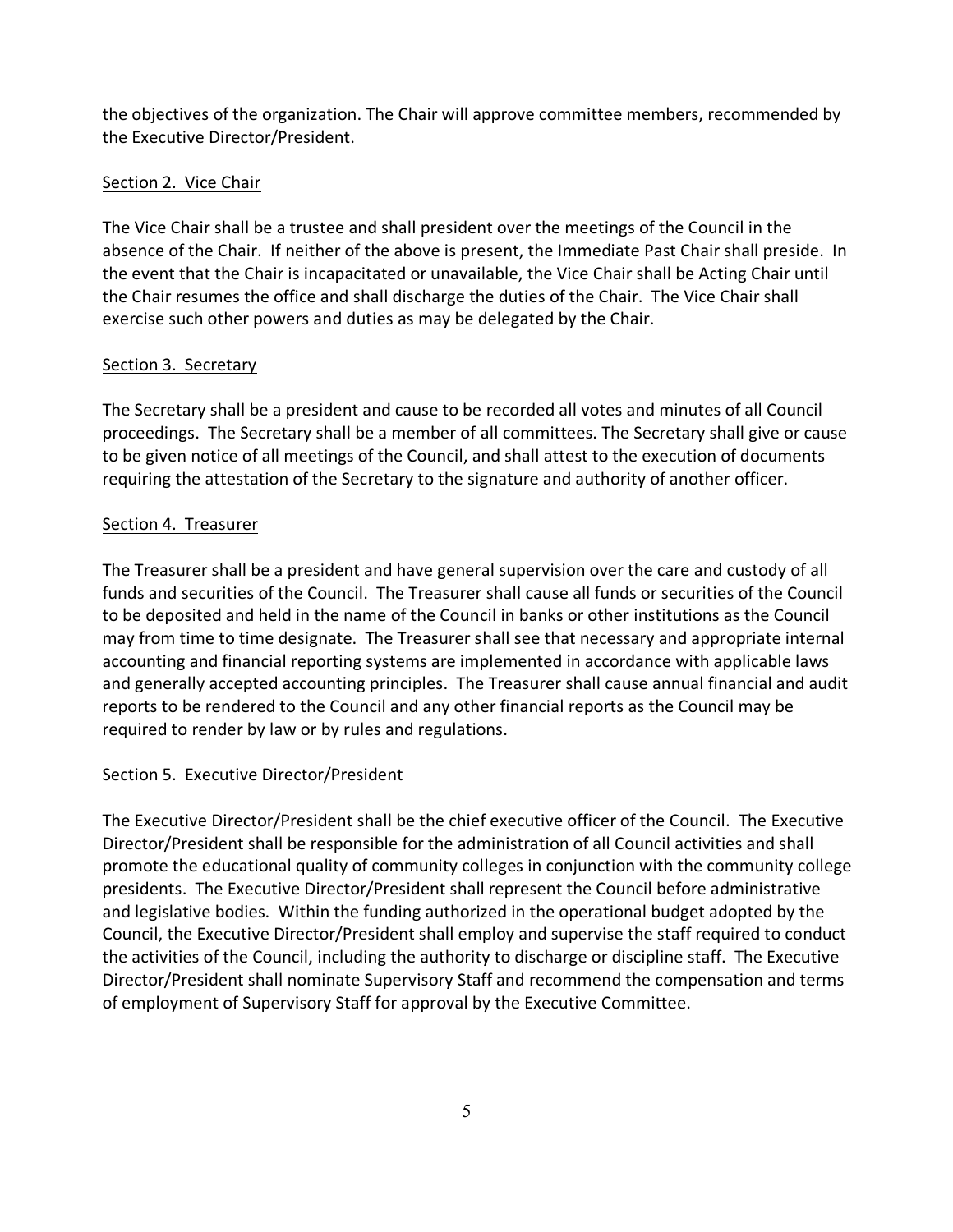# ARTICLE VI - COMMITTEES

# Section 1. Executive Committee

The Executive Committee shall consist of seven (7) members – four (4) trustees and three (3) community college presidents as follows:

The four trustee members of the Executive Committee shall be the Council Chair, Vice Chair, and the two Trustees-at-Large elected at the annual reorganization meeting of the Council.

The three president members of the Executive Committee shall be the Secretary, Treasurer, and one President-at-Large elected annually by the presidents.

The duties of the Executive Committee are as follows:

- a) Represent the Council in meetings with the Governor and other State officials. Courses of action and other recommendations developed through meetings with the Governor and other State officials shall be reported to the full Council at its next meeting;
- b) In the interim between meetings of the Council, the Executive Committee may implement (i) actions previously authorized by the Council, (ii) policies and positions previously adopted or endorsed by the Council, or (iii) emergent measures if deferral to the next scheduled meeting of the Council would be detrimental to the purposes or operation of the Council. Actions taken by the Executive Committee shall be reported to the Council by distribution of Executive Committee minutes prior to the next Council meeting;
- c) Review State budget recommendations developed by the Collaboration/Operations Committee and present for approval by the Council annual budget requests for State operating aid to community colleges;
- d) Review the annual funding formula developed by the Collaboration/ Operations Committee and present for approval by the Council a formula for allocation among the community colleges of annual appropriations made by the State to support community colleges;
- e) Review the annual capital budget recommendation developed by the Collaboration/Operations Committee and present for approval by the Council requests for State capital funding to community colleges;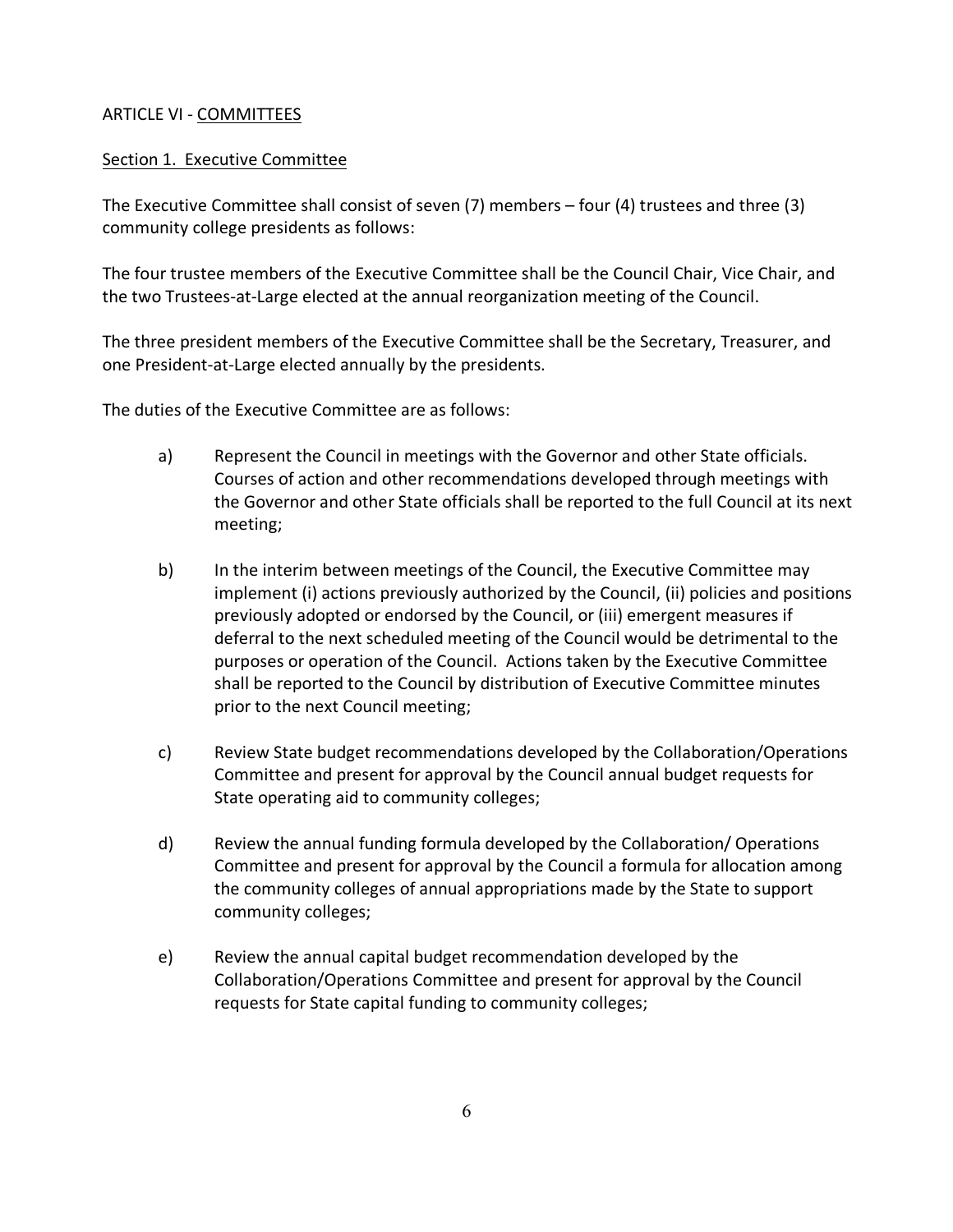- f) Review capital funding allocations recommended by the Collaboration/Operations Committee and present for approval by the Council recommendations for allocation among the community colleges of State capital funding;
- g) Review auditing and accounting standards and academic criteria for determining State support eligibility of courses offered by county colleges recommended by the Collaboration/Operations Committee and present for approval by the Council;
- h) Develop and recommend an annual Council operating budget for approval by the Council;
- i) May hear appeals of decisions made by all standing committees. Decisions by the Executive Committee in such matters are then final;
- j) Fix the time and place of regular meetings of the Council;
- k) Annually evaluate the performance of the Executive Director/President and provide the Council members with a synopsis of the evaluation, any recommended changes in the compensation or terms and conditions of employment of the Executive Director/President, and the basis for the recommendation.

The Executive Committee shall meet monthly except for the month of August. Special meetings of the Executive Committee may be called by the Chair or by two (2) members of the Executive Committee.

## Section 2. Standing Committees

In addition to the Executive Committee, the Council shall have five (5) standing committees known as the State and Federal Policy Committee, the Collaboration/Operations Committee, the Learning Innovations Committee, the Economic Mobility Committee, and the Workforce Alignment Committee.

At the discretion of the Chair, the Council shall have one or more advisory committees to carry out the strategic priorities of the Council.

Each committee shall be co-chaired by a president and a trustee, at least one of whom should be an Executive Committee member. Each college will be offered membership on at least one committee. All Council members will be provided with a list of the Chair, Vice Chair and membership of all committees established by the Council. Chairs of committees shall normally be rotated at least every two years unless the Chair of the Council deems it in the best interest of the Council to extend the appointment of the current committee Chair. Committee meetings may be held by telephone or video conference if deemed appropriate.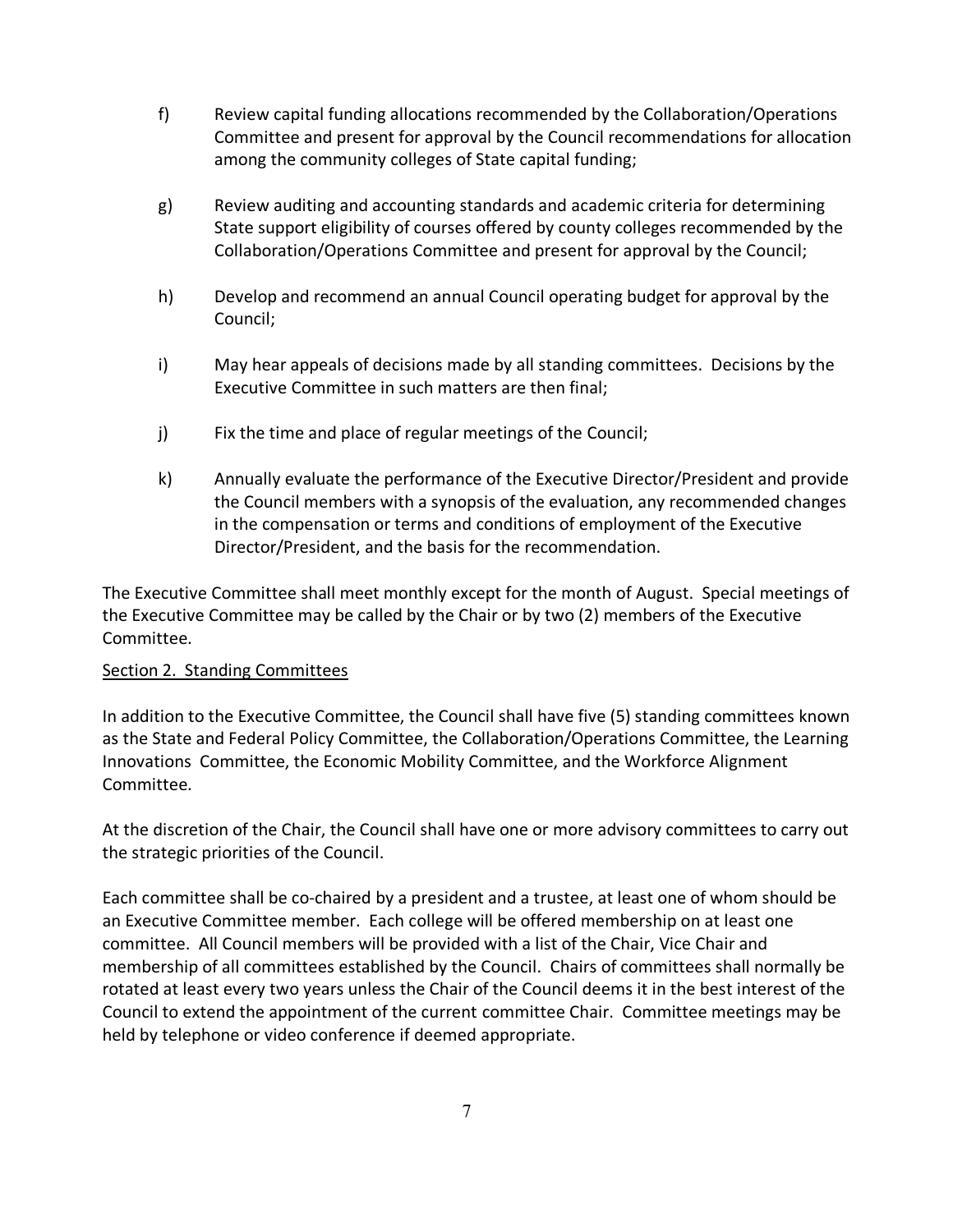## Section 3. State and Federal Policy Committee

One of the co-chairs of the State and Federal Policy Committee shall be the Council Chair.

The duties of the State and Federal Policy Committee are as follows:

- a) Keep the Council informed of all legislative matters impacting community colleges, and shall propose legislation that will enhance the effectiveness and efficiency of community colleges; and
- b) Review all legislation affecting community colleges and recommend as appropriate a Council position of support, support with amendments, oppose, or monitor.

A meeting of the State and Federal Policy Committee may be called by the Chair, or by two (2) members of the State and Federal Policy Committee.

Members of the community college affinity groups will be consulted as necessary.

#### Section 4. Collaboration/Operations Committee

The duties of the Collaboration/Operations Committee are as follows:

- a) Review finance policy issues affecting community colleges including federal Perkins funding, state funding, county funding, and tuition policies and recommend, as appropriate, a Council position;
- b) Develop and recommend for adoption an annual budget request for State aid to community colleges. The recommendation will be for one-line item in the State Budget for State aid to community colleges. The Committee's recommendation will be forwarded to the Executive Committee for review and comment and then will be transmitted to the full Council for final action;
- c) Develop and recommend for adoption a formula for the allocation among the community colleges of annual appropriations made by the State to support community colleges. The Committee's recommended formula will be forwarded to the Executive Committee for review and comment and then will be transmitted to the full Council for final action;
- d) Develop and recommend for adoption auditing and accounting standards and academic criteria for determining state support eligibility of courses offered by county colleges.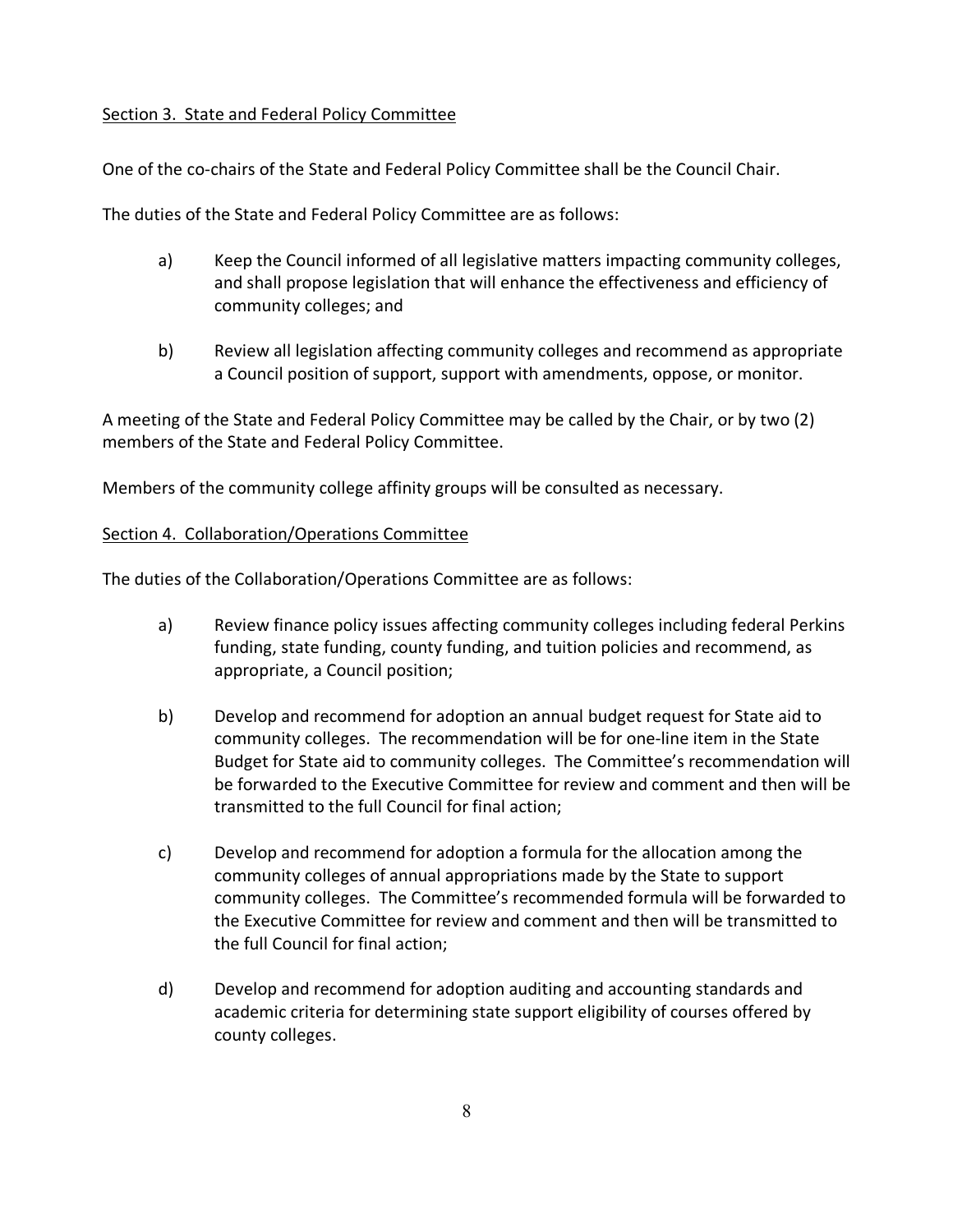- e) Review facilities policy issues affecting community colleges including Chapter 12 funding and higher education bond proposals;
- f) Develop and recommend the annual budget request for State capital funding to community colleges. The Committee's recommendation will be forwarded to the Executive Committee for review and comment and then will be transmitted to the full Council for final action; and
- g) Develop allocations among community colleges of capital funding provided by the State to support community colleges. The Committee's recommended allocation will be forwarded to the Executive Committee for review and comment and then will be transmitted to the full Council for final action.

A meeting of the Collaboration/Operations Committee may be called by the Chair, or by two (2) members of the Collaboration/Operations Committee.

Members of the community college affinity groups will be consulted as necessary.

# Section 5. Learning Innovations Committee

The duties of the Learning Innovations Committee are as follows:

- a) Review academic policy issues affecting community colleges;
- b) As community colleges propose new associate degree and certificate programs and seek collegial advice from other community colleges, the Learning Innovations Committee shall encourage the sharing of information about these new program proposals among the 18 community colleges; and
- c) If there are objections to new program proposals, the Learning Innovations Committee will facilitate attempts to resolve these objections.

A meeting of the Learning Innovations Committee may be called by the Chair, or by two (2) members of the Learning Innovations Committee.

Members of the community college affinity groups will be consulted as necessary.

## Section 6. Economic Mobility Committee

The duties of the Economic Mobility Committee are as follows:

a) Serve as the primary committee focused on strengthening and broadening student success efforts to improve economic mobility for current and potential students;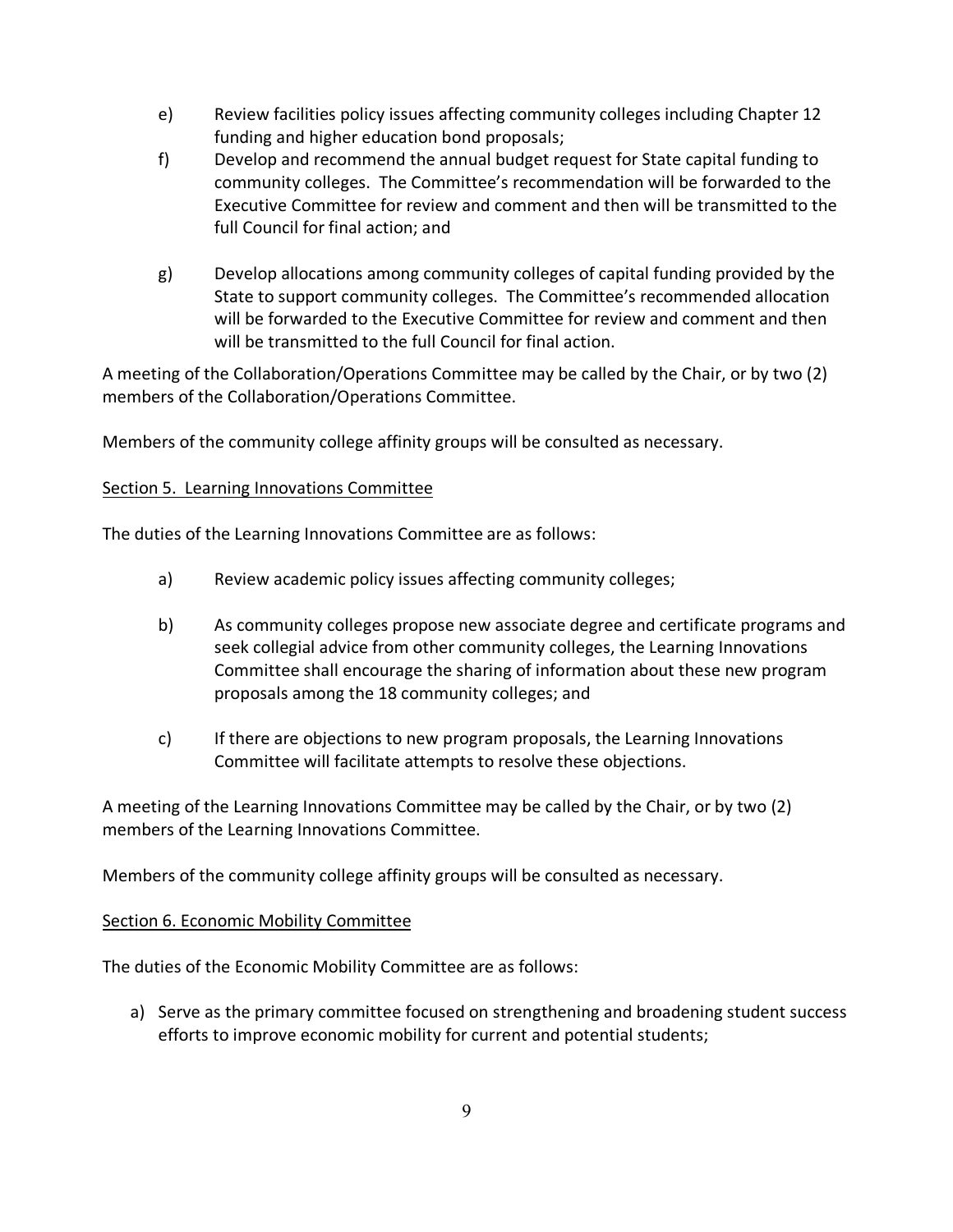- b) Guide council initiatives relating to student success and economic mobility; and
- c) Facilitate the sharing of economic mobility and student success solutions among the community colleges.

A meeting of the Economic Mobility Committee may be called by the Chair, or by two (2) members of the Economic Mobility Committee.

Members of the community college affinity groups will be consulted as necessary.

## Section 7. Workforce Alignment Committee

The duties of the Workforce Alignment Committee are as follows:

- a) Serve as the primary committee focused on strengthening and broadening career pathways for students and to expanding industry partnerships to advance workforce alignment efforts.
- b) Guide council initiatives relating to workforce alignment.
- c) Facilitate the sharing of workforce alignment solutions among the community colleges.

A meeting of the Workforce Alignment Committee may be called by the Chair, or by two (2) members of the Workforce Alignment Committee.

Members of the community college affinity groups will be consulted as necessary.

## ARTICLE VII – AFFINITY GROUPS

Affinity Groups, made up of functionally aligned staff from each of the community colleges, will meet on a regular basis to share information, to identify areas for collaboration, to support professional development, and to provide guidance to Council committees and Council staff on issues impacting community colleges.

## ARTICLES VIII - COUNCIL MEETINGS

## Section 1. Annual

The annual reorganization meeting of the Council shall be held between the third Monday in November and December 15 at a time and place determined by the Executive Committee.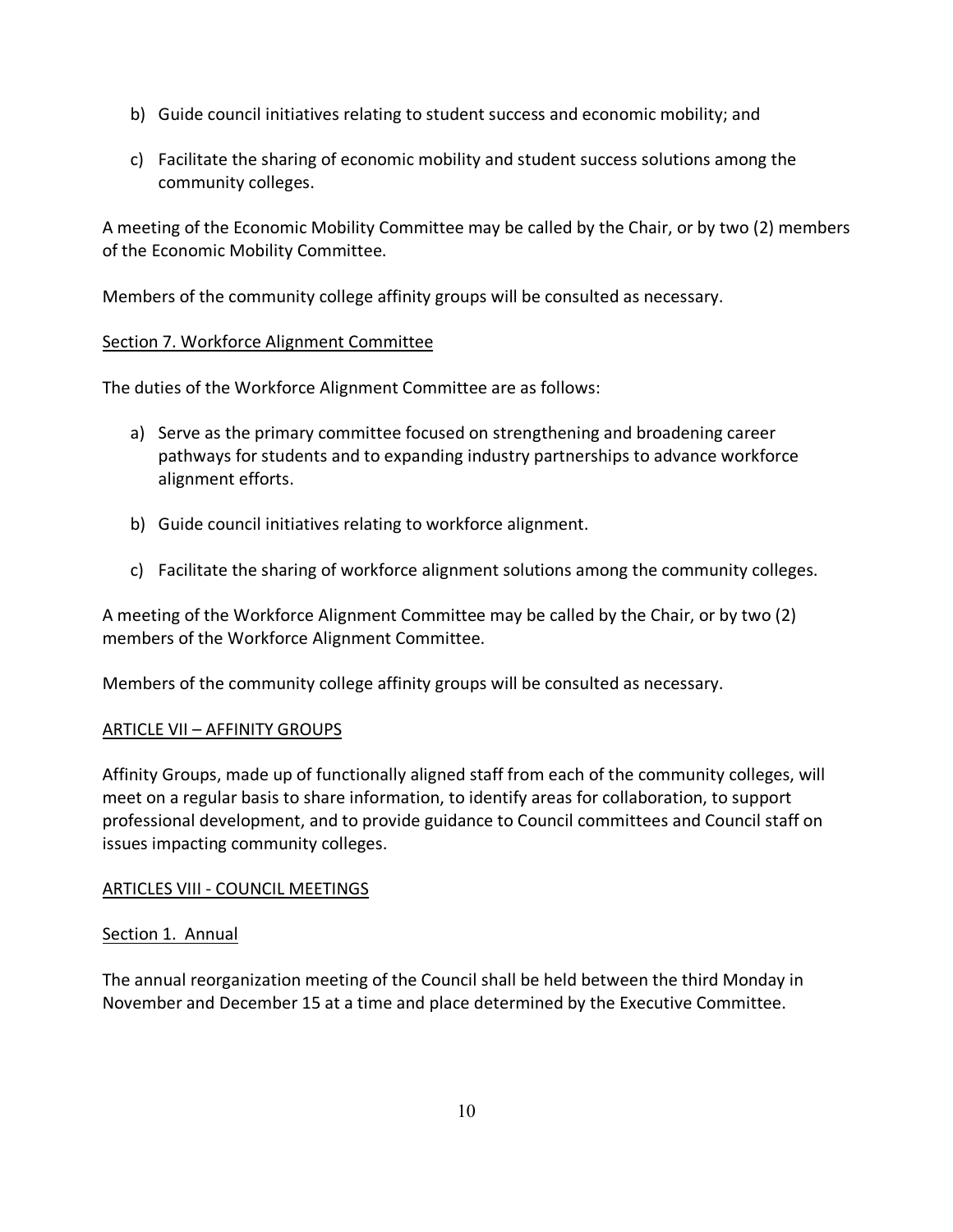# Section 2. Regular

The Council shall meet at least quarter annually at a place and time to be determined by the Executive Committee.

# Section 3. Special

Upon three (3) business days' notice, special meetings (i) may be called by the Chair or (ii) shall be called by the Chair at the written request by eight (8) members of the Council. Public advance notice of special meetings shall be given in the manner required by N.J.S.A. 10:4-8(d). A special meeting is a meeting not listed as a regular meeting in the annual organizational resolution. The agenda of the special meeting shall be limited to the items listed in the call of the meeting.

## Section 4. Emergency

An emergency meeting may be called by the Chair or Executive Director/President with notice given as soon as possible following the calling of such meeting in the manner required by the Open Public Meetings Act, provided that three-quarters (3/4) of the members present at the meeting affirmatively vote to hold the meeting notwithstanding the failure to provide adequate notice. Emergency meetings shall be limited to discussion of and action upon matters of such urgency and importance that a delay for purpose of providing adequate notice would likely result in substantial harm to the public interest, and the resolution to hold the emergency meeting determines that the Council could not reasonably have foreseen the need for the meeting at a time when adequate notice could have been provided, or that the Council failed to provide adequate notice.

## Section 5. Resolutions

Resolutions to be considered or acted upon, that are unrelated to a matter listed on the meeting agenda, should be made available to Council members no later than three (3) business days prior to the Council meeting except as otherwise provided in Section 6.

# Section 6. Emergency Resolutions

Emergency resolutions may be considered at a regular meeting of the Council by a finding and simple majority vote of the members present at the Council meeting that (i) the matter is of such urgency and importance that a delay for the purpose of complying with Section 5 above would be likely to result in substantial harm to the public interest, and (ii) the Council could not reasonably have foreseen the need to consider the matter more than three business days prior to the Council meeting.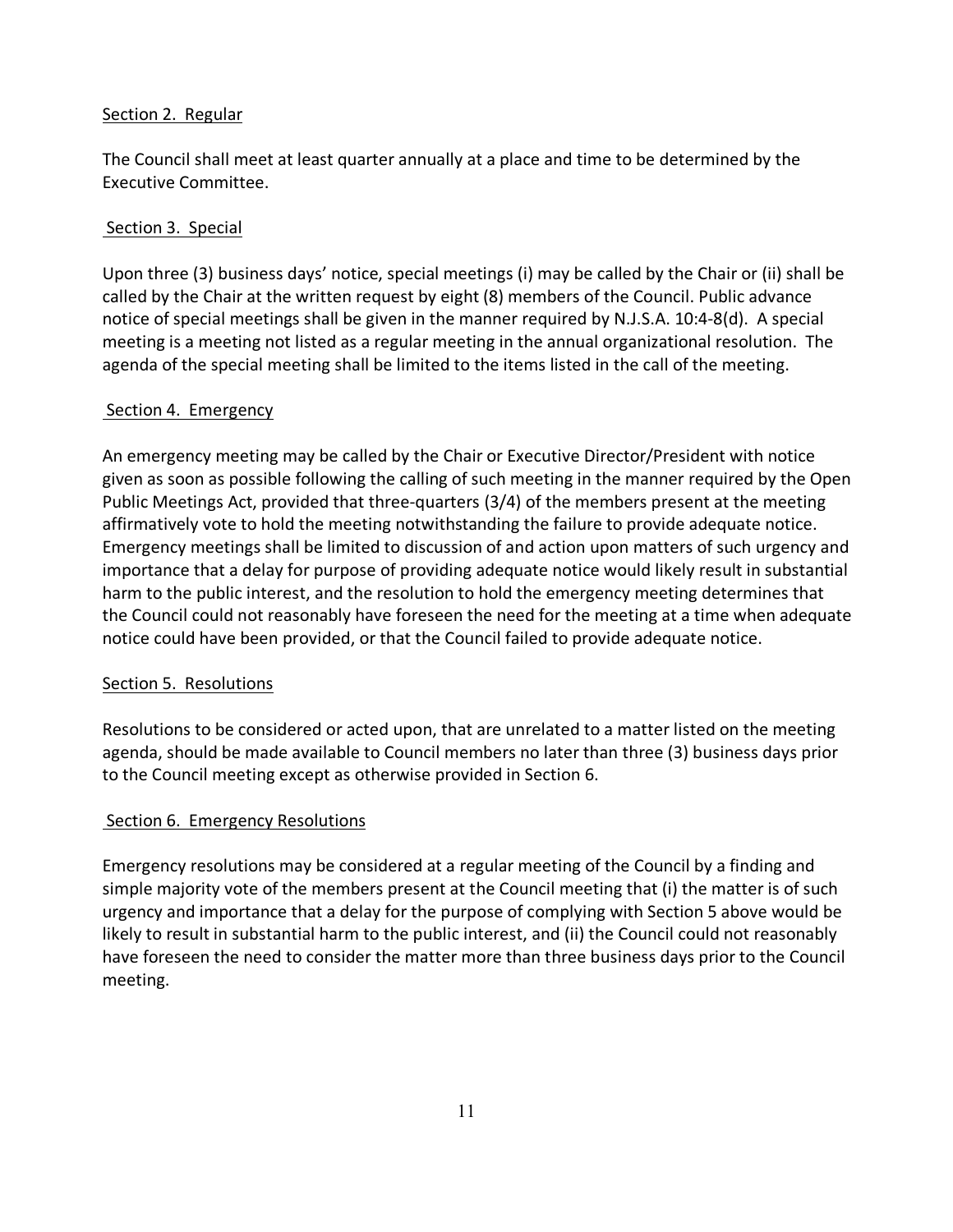## Section 7. Committee Reports

At the Council meetings, the agenda shall include a call by the Chair for reports from any standing committees desiring to present reports to the Council.

## ARTICLE IX – PRESIDENTS MEETINGS

The New Jersey community college presidents will meet regularly and provide input on matters affecting the Council, Executive Committee, and all other committees.

# ARTICLE X - PARLIAMENTARY AUTHORITY

The rules contained in ROBERT'S RULES OF ORDER, NEWLY REVISED, shall govern the organization in all cases to which they are applicable and in which they are not inconsistent with these bylaws, State law, or any special rules the Council may adopt.

# ARTICLE XI - MEMBERSHIP DUES

For purposes of defraying the expenses of the Council, the community colleges shall pay the necessary expenses, and shall appropriate annually such sums for dues as may be assessed by the Council. At least sixty (30) days' advance written notice shall be given to each community college of the date of the meeting at which the assessment of membership dues will be voted upon. The assessment shall be made only upon a two-thirds (2/3) vote of the membership present at the meeting held pursuant to the thirty (30)-day advance notice. Dues shall be assessed upon a flat fee and a graduated scale according to the full-time equivalent enrollment of each community college.

## ARTICLE X – INDEMNIFICATION

Whenever any claim is made or a civil action is brought against a member or officer of the Council for any act or omission arising out of and in the course of the performance of the duties as a member or officer of the Council, the Council shall defray all costs of defending against the claim or action, including reasonable counsel fees and expenses, together with costs of appeal, if any, and the Council shall indemnify and save harmless and protect such person from any resulting financial loss, except that the foregoing indemnification shall exclude any claim, liability, or expense determined by a court of competent jurisdiction to have arisen from the willful misconduct or unethical conduct of the Council member or officer.

## ARTICLE XII - AMENDMENTS

These bylaws may be amended at any regular meeting of the Council by a two-thirds (2/3) vote of the authorized voting membership. Amendments must be presented to the membership, in